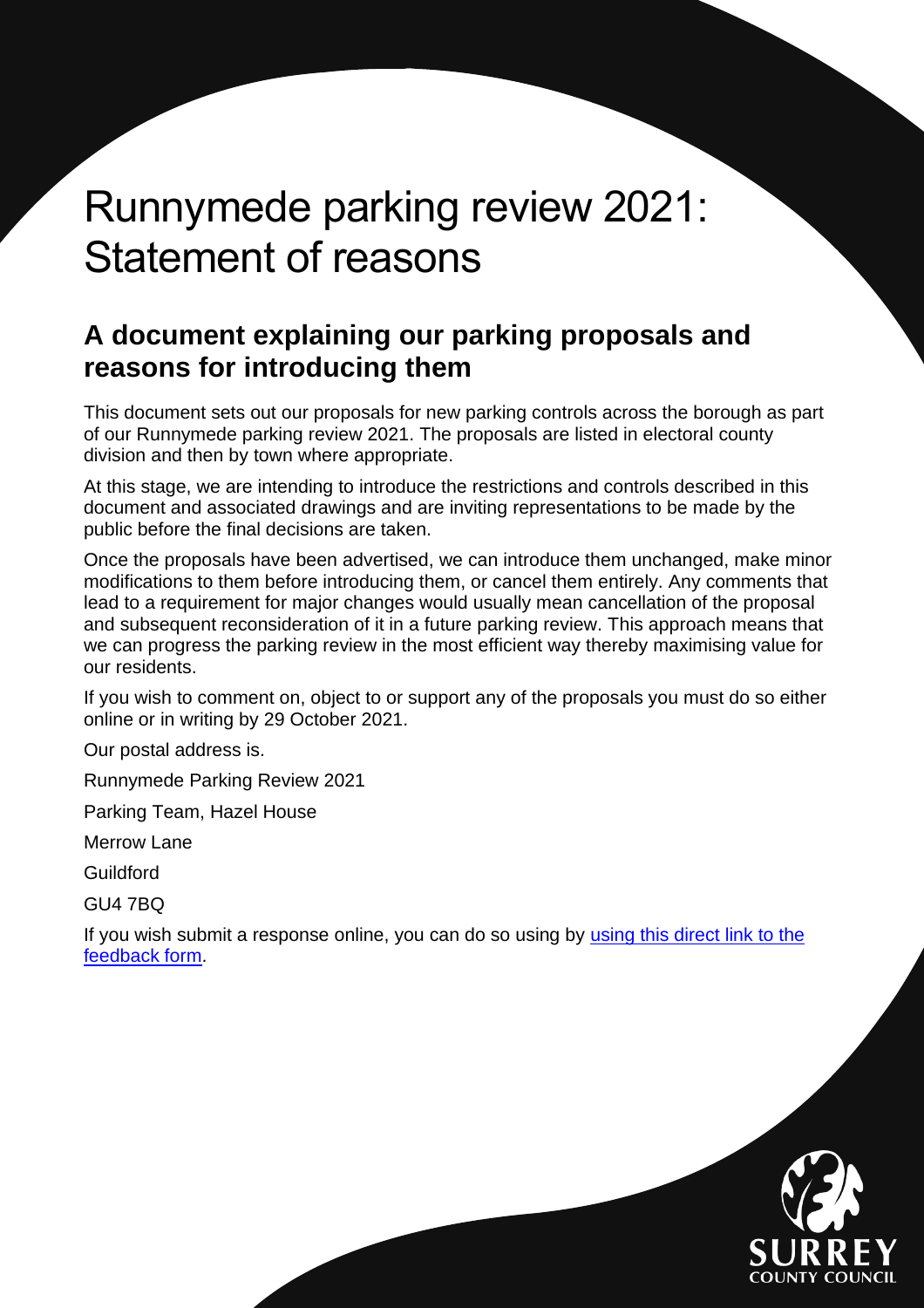# Contents

| A document explaining our parking proposals and reasons for introducing them 1         |
|----------------------------------------------------------------------------------------|
|                                                                                        |
|                                                                                        |
|                                                                                        |
|                                                                                        |
|                                                                                        |
|                                                                                        |
|                                                                                        |
|                                                                                        |
|                                                                                        |
|                                                                                        |
|                                                                                        |
|                                                                                        |
|                                                                                        |
|                                                                                        |
|                                                                                        |
|                                                                                        |
|                                                                                        |
|                                                                                        |
|                                                                                        |
|                                                                                        |
|                                                                                        |
|                                                                                        |
|                                                                                        |
| Windsor Great Park. A30 London Road. Revocation of Clearway and introduction of Double |
| Windsor Great Park. Proposal to convert all the existing temporary Traffic Regulation  |
| Windsor Great Park. Locations for introducing on-street charging proposals.  19        |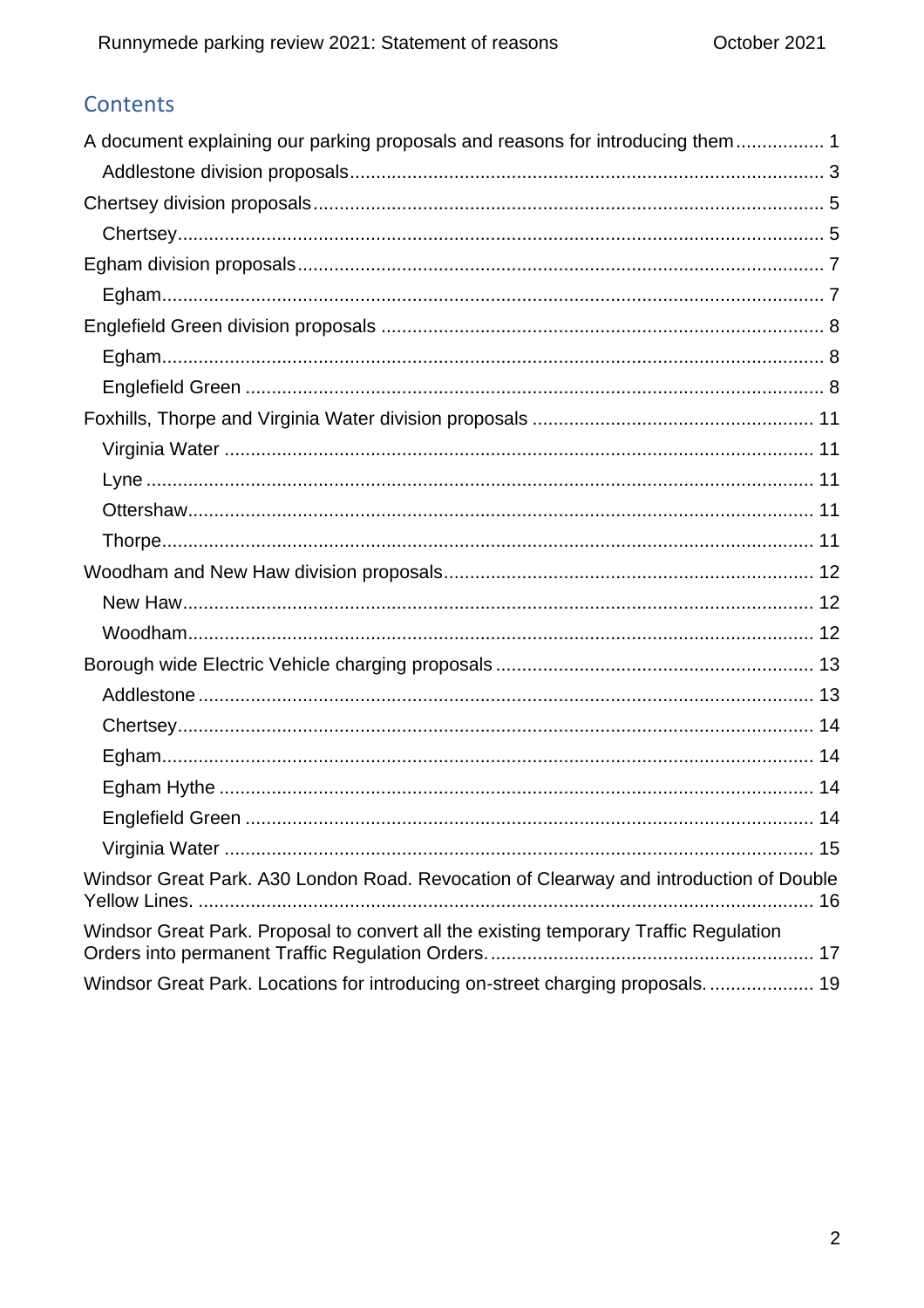# <span id="page-2-0"></span>**Addlestone division proposals**

The county councillor for this division is [Mr John Furey.](https://mycouncil.surreycc.gov.uk/mgUserInfo.aspx?UID=144)

# **Addlestone**

### Byron Road

Extend the double yellow lines on the southern side of Byron Road from where they currently end up to the access to the Travis Perkins yard. Vehicles parking in this space restrict access and block sightlines when exiting the yard. Please see drawing number 3282\_53 in the [Addlestone parking proposals 2021 PDF.](https://www.surreycc.gov.uk/__data/assets/pdf_file/0014/271301/2021-Addlestone-parking-proposals.pdf)

#### Burn Close

Extend the double yellow lines on the southern side of Burn Close from where they currently end as far as the entrance to the car park. Vehicles parking along here, although permit holders, make it difficult for vehicles to get on and off the driveways opposite. Please see drawing number 3282 54 in the [Addlestone parking proposals 2021 PDF.](https://www.surreycc.gov.uk/__data/assets/pdf_file/0014/271301/2021-Addlestone-parking-proposals.pdf)

#### Victory Park Road

On the northern arm of Victory Park Road revoke two separate time limited Monday to Saturday 8am to 6pm 30 minutes no return 30 minutes parking bays, and a Loading Only Monday to Saturday 8am to 6pm bay outside Beech House and Oak House respectively. These parking controls are obsolete and no longer required since this piece of land has been redeveloped for housing. It is proposed to allow unrestricted parking for the residents.

Traffic Regulation Order Amendment**.** On the southern arm of Victory Park Road double yellow lines follow the kerb line of the highway to the north east of Victory House and do not go into the Tesco Service Yard entrance as currently shown. Please see drawing number 3282\_54 in the [Addlestone parking proposals 2021 PDF.](https://www.surreycc.gov.uk/__data/assets/pdf_file/0014/271301/2021-Addlestone-parking-proposals.pdf)

High Street and junction with Ecton Road and Chapel Avenue

Following a site assessment and a request from Surrey Police, it is proposed to extend the double yellow lines northwards on both sides of High Street from where they currently finish, up to the northern end of the pedestrian refuges at the mini-roundabout junction with Green Lane. This includes upgrading the existing single yellow line on the eastern side of High Street between Central Court and Renaissance to a double yellow line.

The proposal includes extending the double yellow lines on the north side of Ecton Road across the front of Wentworth House to main access and sightlines. The proposal also includes installing double yellow lines into both sides of Chapel Avenue for a distance of 10 metres, to maintain sightlines. Please see drawing number 3282 55 in the Addlestone [parking proposals 2021 PDF.](https://www.surreycc.gov.uk/__data/assets/pdf_file/0014/271301/2021-Addlestone-parking-proposals.pdf)

#### Church Road junction with The Grove

It is proposed to install double yellow lines on the western side of The Grove starting alongside No.115 and continue them on Church Road up to the boundary of the Queens Arms. Vehicles parking on the busy Church Road (B3121) close to the junction obscure sightlines when exiting The Grove. Vehicles parked on Church Road itself reduce the road width, creating a pinch point for through traffic. Parked vehicles in this section of the road make exiting driveways from properties 113 to 109 hazardous too. Keeping this area clear of parked vehicles will improve traffic flow and improve road safety. Please see drawing number 3282\_57 in the [Addlestone parking proposals 2021 PDF.](https://www.surreycc.gov.uk/__data/assets/pdf_file/0014/271301/2021-Addlestone-parking-proposals.pdf)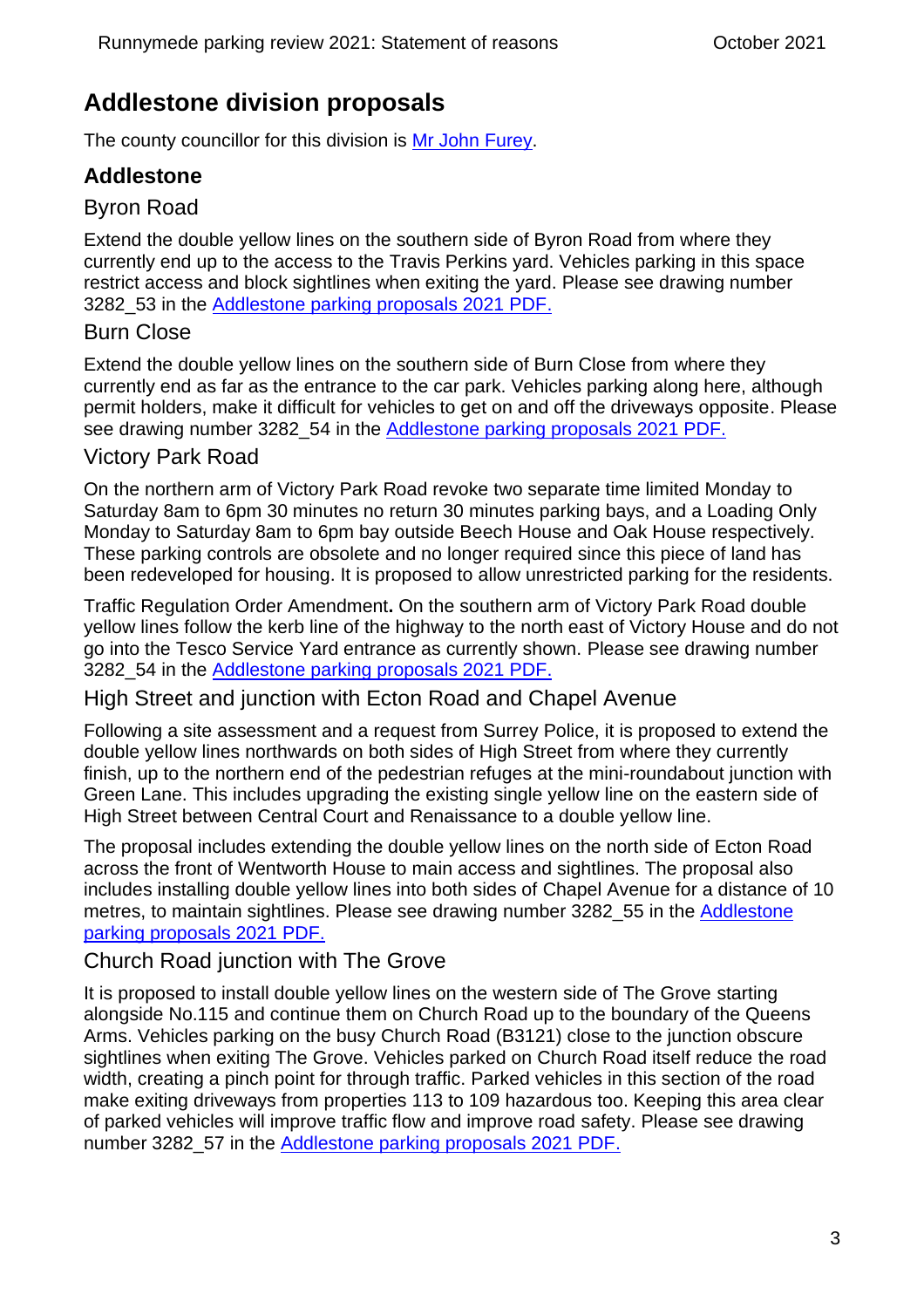### Bourneside Road

Following receipt of a petition, install double yellow lines on the junction of Millpond Court and Bourneside Road to prevent parking around the junction area which blocks sightlines and inhibits access. The double yellow lines will extend around the bend to No's 107/ 109 Bourneside Road to stop displaced vehicles moving to another inconsiderate location. As part of this proposal it is proposed to install double yellow lines on the junctions of Bourneside Road with Ember Close and Derwent Close to improve access and road safety. These two junctions are also heavily parked up with sightlines obscured and access restricted. Please see drawing number 3282\_107 in the [Addlestone parking proposals 2021](https://www.surreycc.gov.uk/__data/assets/pdf_file/0014/271301/2021-Addlestone-parking-proposals.pdf)  [PDF.](https://www.surreycc.gov.uk/__data/assets/pdf_file/0014/271301/2021-Addlestone-parking-proposals.pdf)

### Ongar Road

Following receipt of several request from residents, supported by their local MP, it is proposed to install double yellow lines on the western side of Ongar Road from the start of the turning area opposite property 'Hope Springs' northwards to, and across, the end of the road. With cars parking on the western side as well as outside properties on the east side, there are concerns about access to the top of Ongar Road, and what would happen if the emergency services were called out. By keeping vehicles parked on one side of the road only access will be maintained to all properties at all times. Please see drawing number 3282\_125 in the [Addlestone parking proposals 2021 PDF.](https://www.surreycc.gov.uk/__data/assets/pdf_file/0014/271301/2021-Addlestone-parking-proposals.pdf)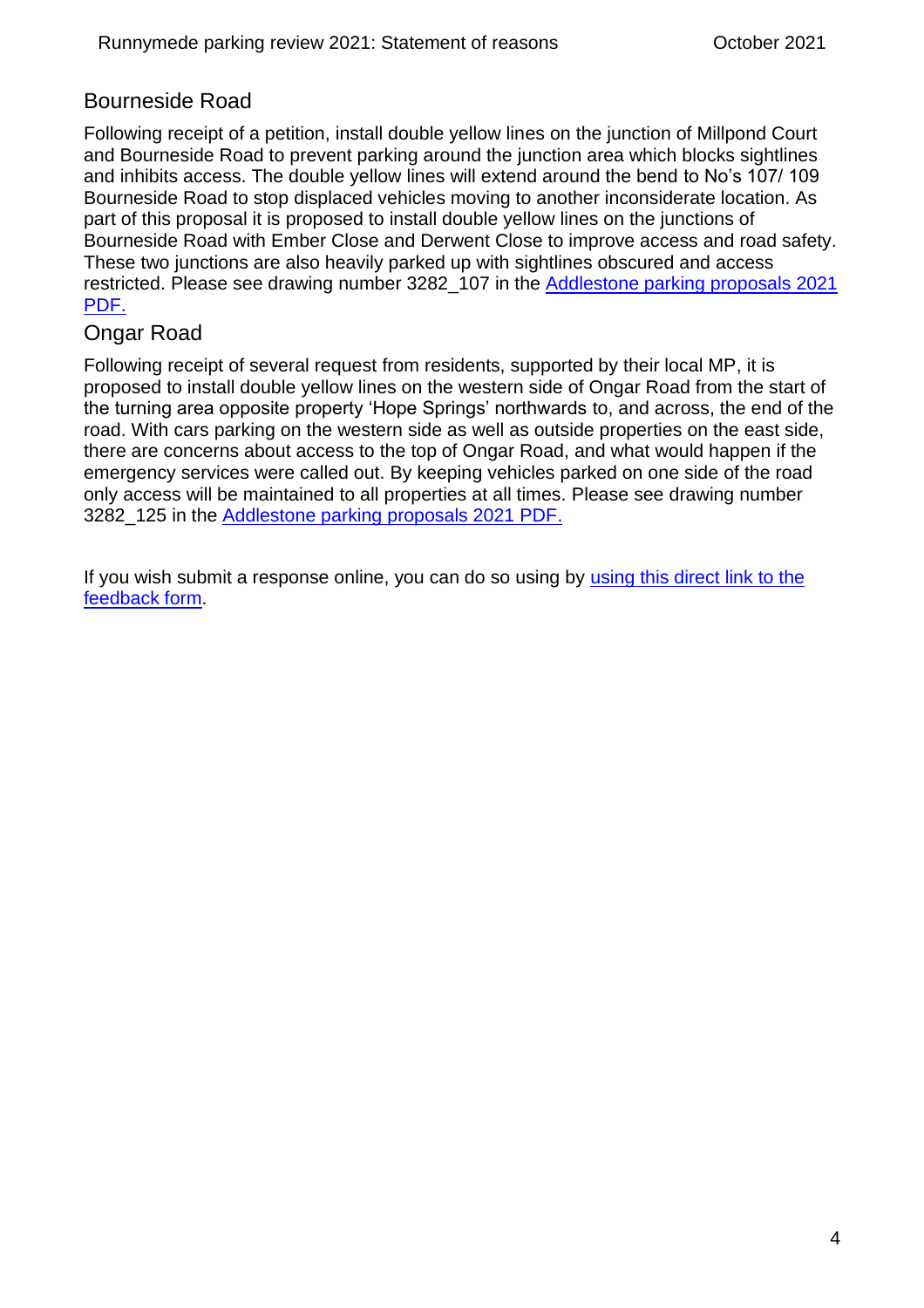# <span id="page-4-0"></span>**Chertsey division proposals**

The county councillor for this division is [Mr Mark Nuti.](https://mycouncil.surreycc.gov.uk/mgUserInfo.aspx?UID=2115)

# <span id="page-4-1"></span>**Chertsey**

# Pyrcroft Road junction Brookside

Install double yellow lines on Pyrcroft Road 15 metres north of the existing School Keep Clear marking on the western side of the road northwards to the end of the footway. Install double yellow lines on the opposite side and around the junction with Brookside to improve road safety, access along Pyrcroft Road and visibility on the junction with Brookside. Access can be particularly difficult during popular nursery pick up and drop off times. This was the recommendation of a Road Safety Outside Schools assessment. Please see drawing number 3282\_36 in the [Chertsey parking proposals part 1 2021 PDF.](https://www.surreycc.gov.uk/__data/assets/pdf_file/0003/271227/Chertsey-parking-proposals-2021-part-1.pdf)

# St Ann's Road

Install double yellow lines on the north side of St Anns Road filling in the unrestricted length of road between No.27 and 47. Vehicles parking here, either on the carriageway or verge block sightlines for drivers exiting onto the (B375) St Ann's Road. Please see drawing number 3282\_37 in the [Chertsey parking proposals part 1 2021 PDF.](https://www.surreycc.gov.uk/__data/assets/pdf_file/0003/271227/Chertsey-parking-proposals-2021-part-1.pdf)

#### Riversdell Close

Revoke 4.5 metres of double yellow line at the northern end of Riversdell Close outside No.64 in order to remove them from across the driveway. Please see drawing number 3282\_38 in the [Chertsey parking proposals part 1 2021 PDF.](https://www.surreycc.gov.uk/__data/assets/pdf_file/0003/271227/Chertsey-parking-proposals-2021-part-1.pdf)

#### Pound Road

Install double yellow lines either side of the access road to 'Four Corners' to improve sightlines. This building has been converted to residential use and now there are a lot more vehicle movements in and out of the site. Please see drawing number 3282\_42 in the [Chertsey parking proposals part 1 2021 PDF.](https://www.surreycc.gov.uk/__data/assets/pdf_file/0003/271227/Chertsey-parking-proposals-2021-part-1.pdf)

#### Mead Lane

Install double yellow lines on the south side of Mead Lane filling in the gap alongside the Co-op store. This will improve access along Mead Lane and provide sufficient space for delivery lorries suppling the store to stop and manoeuvre. Please see drawing number 3282\_43 in the [Chertsey parking proposals part 2 2021 PDF.](https://www.surreycc.gov.uk/__data/assets/pdf_file/0004/271228/Chertsey-parking-proposals-2021-part-2.pdf)

#### Mead Lane

Introduce double yellow lines on the junction of Marina Close joining up with the existing double yellow lines to the east. This will improve access into Marina Close and improve sightlines on the junction. Please see drawing number 3282 44 in the Chertsey parking [proposals part 2 2021 PDF.](https://www.surreycc.gov.uk/__data/assets/pdf_file/0004/271228/Chertsey-parking-proposals-2021-part-2.pdf)

#### Eastworth Road

Extend the double yellow lines on the south side of Eastworth Road 6 metres eastwards from Charles Street. Extending the restriction will help improve traffic flow along the road, reducing congestion.

Install double yellow lines on the junction of Eastworth Road and King Street to maintain sightlines and improve road safety. Please see drawing number 3282\_45 in the [Chertsey](https://www.surreycc.gov.uk/__data/assets/pdf_file/0004/271228/Chertsey-parking-proposals-2021-part-2.pdf)  [parking proposals part 2 2021 PDF.](https://www.surreycc.gov.uk/__data/assets/pdf_file/0004/271228/Chertsey-parking-proposals-2021-part-2.pdf)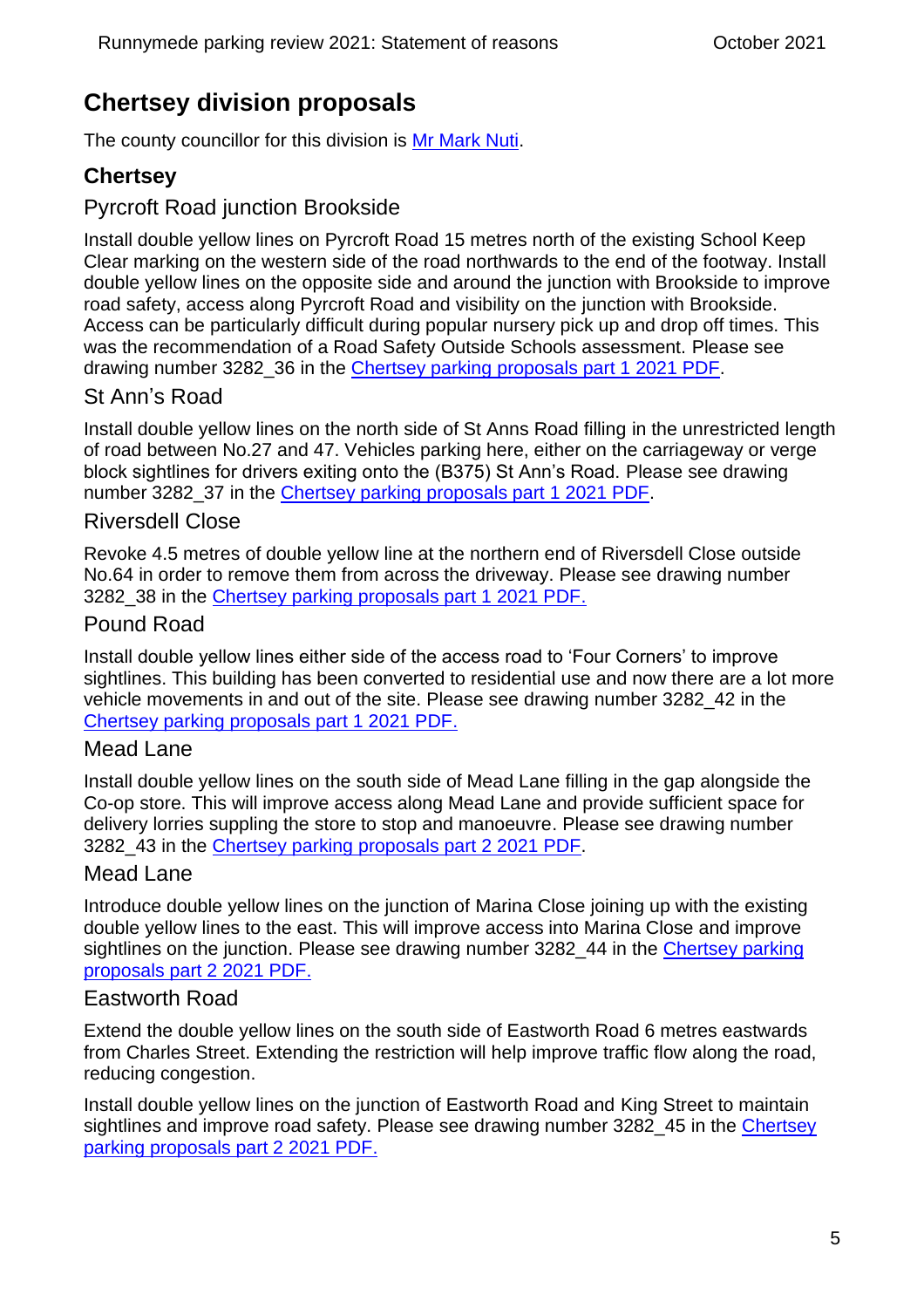#### Little Green Lane

Install double yellow lines on the junction of Jersey Close to improve sightlines and maintain road safety

Install double yellow lines east of the existing school keep clear and on to the junction of Inglewood to maintain access at all times. Continue the double yellow lines on Little Green Lane up to, and including, the junction of Bittams Lane. Please see drawing number 3282\_48 in the [Chertsey parking proposals part 2 2021 PDF.](https://www.surreycc.gov.uk/__data/assets/pdf_file/0004/271228/Chertsey-parking-proposals-2021-part-2.pdf)

#### Sandalwood Avenue

Install a length of double yellow line outside properties 8, 10 and 12. This will prevent vehicles parking opposite the junction of the 'loop' section of Sandalwood Avenue. When vehicles are parked in this location, it is difficult for the dustcart and delivery lorries to negotiate turning at the junction without mounting and damaging the kerbs and grass verges. Please see drawing number 3282\_76 in the [Chertsey parking proposals part 2](https://www.surreycc.gov.uk/__data/assets/pdf_file/0004/271228/Chertsey-parking-proposals-2021-part-2.pdf)  [2021 PDF.](https://www.surreycc.gov.uk/__data/assets/pdf_file/0004/271228/Chertsey-parking-proposals-2021-part-2.pdf)

Twynersh Avenue junction St Ann's Road.

Install double yellow lines on St Ann's Road to improve sightlines and maintain access at all times on the junction with Twynersh Avenue. Please see drawing number 3282\_126 in the [Chertsey parking proposals part 2 2021 PDF.](https://www.surreycc.gov.uk/__data/assets/pdf_file/0004/271228/Chertsey-parking-proposals-2021-part-2.pdf)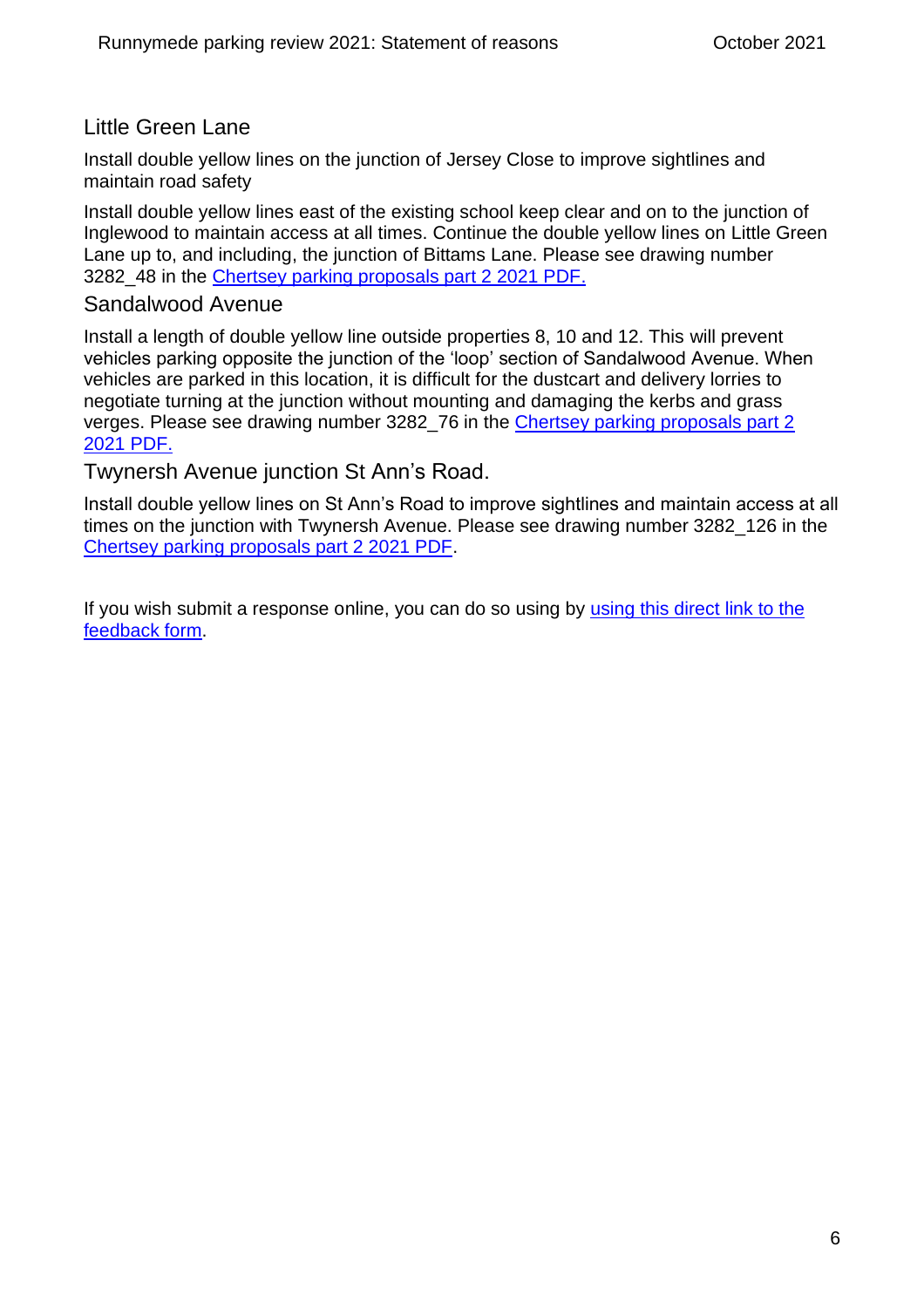# <span id="page-6-0"></span>**Egham division proposals**

The county councillor for this division is [Mr Robert King](https://mycouncil.surreycc.gov.uk/mgUserInfo.aspx?UID=3326)

# <span id="page-6-1"></span>**Egham**

#### The Avenue

Install double yellow lines either side of the access road to the Rivermede Care Home in The Avenue. Vehicles park right up to the entrance blocking sightlines when trying to exit onto the busy main road. Please see drawing number 3282\_15 in the [Egham parking](https://www.surreycc.gov.uk/__data/assets/pdf_file/0005/271229/Egham-parking-proposals-2021.pdf)  [proposals 2021 PDF.](https://www.surreycc.gov.uk/__data/assets/pdf_file/0005/271229/Egham-parking-proposals-2021.pdf)

#### The Hythe

Convert all the existing parking bays in Farmers Road to Permit Holders only everyday 8am to 8.30pm. Convert the parking bay outside cottage numbers 1 to 11 to Permit Holders only everyday 8am to 8.30pm. Convert the parking bay outside cottage numbers 17 to 27 to Permit Holders only everyday 8am to 8.30pm.

In Farmers Road, extend the parking bays on both the east and west sides at the top of the road (The Hythe junction) by 4.5 metres revoking the double yellow lines currently in place.

Revoke the existing double yellow lines outside number 20. Replace with parking bay, joining the existing two parking bays either side up.

Please see drawing number 3282\_20 in the [Egham parking proposals 2021 PDF.](https://www.surreycc.gov.uk/__data/assets/pdf_file/0005/271229/Egham-parking-proposals-2021.pdf)

#### Hythe Road

Install a 6.6 metre disabled bay without time limit outside number 76 in this Permit Holders Only street. Please see drawing number 3282\_20 in the [Egham parking proposals 2021](https://www.surreycc.gov.uk/__data/assets/pdf_file/0005/271229/Egham-parking-proposals-2021.pdf)  [PDF.](https://www.surreycc.gov.uk/__data/assets/pdf_file/0005/271229/Egham-parking-proposals-2021.pdf)

#### Pond Road

Extend the double yellow lines on the southern side to 1 metre past the south eastern building line of No.1. Extend the double yellow lines on the northern side to 5 metres past the north western building line of number 2. Please see drawing number 3282\_24 in the [Egham parking proposals 2021 PDF.](https://www.surreycc.gov.uk/__data/assets/pdf_file/0005/271229/Egham-parking-proposals-2021.pdf)

#### Rowan Avenue

Install double yellow lines on the junction of Rowan Avenue and Field View, in order to maintain sightlines and improve road safety. When vehicles park on the verges either side of the junction it also restricts pedestrian access to the properties. Please see drawing number 3282\_112 in the [Egham parking proposals 2021 PDF.](https://www.surreycc.gov.uk/__data/assets/pdf_file/0005/271229/Egham-parking-proposals-2021.pdf)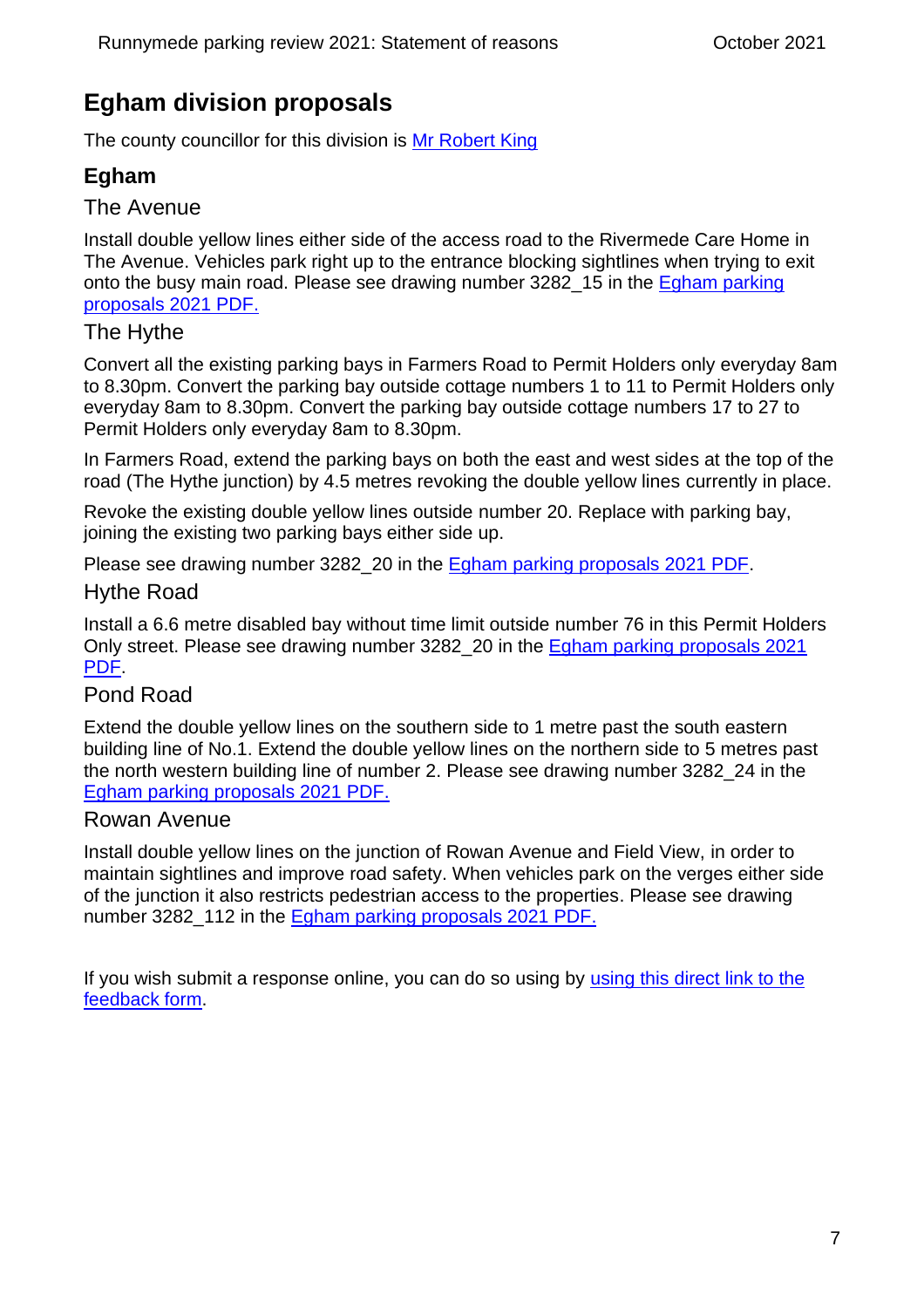# <span id="page-7-0"></span>**Englefield Green division proposals**

The county councillor for this division is [Ms Marisa Heath.](https://mycouncil.surreycc.gov.uk/mgUserInfo.aspx?UID=154)

# <span id="page-7-1"></span>**Egham**

### Stoneylands Road

Install a 9 metre length of double yellow line at the southern end of Stoneylands Road on the west side to stop vehicles parking and maintain access to The Hub and Holloway House beyond at all times. Please see drawing number 3282 12 in the Englefield Green [parking proposals 2021 PDF.](https://www.surreycc.gov.uk/__data/assets/pdf_file/0016/271231/Englefield-Green-parking-proposals-2021.pdf)

#### Clarence Street

Install double yellow lines on the north side of Clarence Street outside number 81 and numbers 1 to 3 Clarence Court for a length of 21 metres. Preventing vehicles parking in this location will improve access around the 90 degree bend. Please see drawing number 3282\_12 in the [Englefield Green parking proposals 2021 PDF.](https://www.surreycc.gov.uk/__data/assets/pdf_file/0016/271231/Englefield-Green-parking-proposals-2021.pdf)

#### Spring Rise junction with Malt Hill

Install double yellow lines on the junction of these two roads as vehicle tend to crowd around the junction area. Introducing these restrictions will maintain access and improve sightlines. Please see drawing number 3282\_12 in the [Englefield Green parking proposals](https://www.surreycc.gov.uk/__data/assets/pdf_file/0016/271231/Englefield-Green-parking-proposals-2021.pdf)  [2021 PDF.](https://www.surreycc.gov.uk/__data/assets/pdf_file/0016/271231/Englefield-Green-parking-proposals-2021.pdf)

#### Manor Farm Lane

Introduce 18 metres of double yellow lines south of the access to St John's Church Centre car park on the western side of Manor Farm Lane. Vehicles parking on this section of road which narrows and bends block the sightlines when exiting the car park. Please see drawing number 3282\_16 in the [Englefield Green parking proposals 2021 PDF.](https://www.surreycc.gov.uk/__data/assets/pdf_file/0016/271231/Englefield-Green-parking-proposals-2021.pdf)

### <span id="page-7-2"></span>**Englefield Green**

### Wick Road

Extend the existing double yellow lines on both the north and south sides of Wick Road by 5 metres westwards into the cul-de-sac section of the road.

As part of the parking management measures around Windsor Park it is proposed to introduce a Permit Holders Only parking scheme with the identification letter D in the culde-sac of Wick Road. The permit scheme will operate everyday between the hours of 9am and 6.30pm. The properties eligible for permits will be Numbers 1, 2 and 3 Transvaal Cottages and the Balliwick Restaurant and Public House. These residents and restaurant/ pub visitors currently have to compete with day visitors to Windsor Great Park for space in this little cul-de-sac for the limited amount of parking space available.

The number of resident permits that can be issued to a household will be the number of vehicles registered to the property minus the number of off-street parking spaces available to the property. (e.g. a property with 1 off street parking space and 2 vehicles could have 1 permit) Garages will not necessarily be counted as off street parking, as it is recognised many are not large enough to accommodate modern cars.

Resident permits are valid for a year at a cost of £50 for the first permit issued to a household and £75 for the second permit. This cost is to cover the administration and enforcement of the scheme.

Replacing a permit which has been lost or following a change of vehicle will incur an administration fee of £15.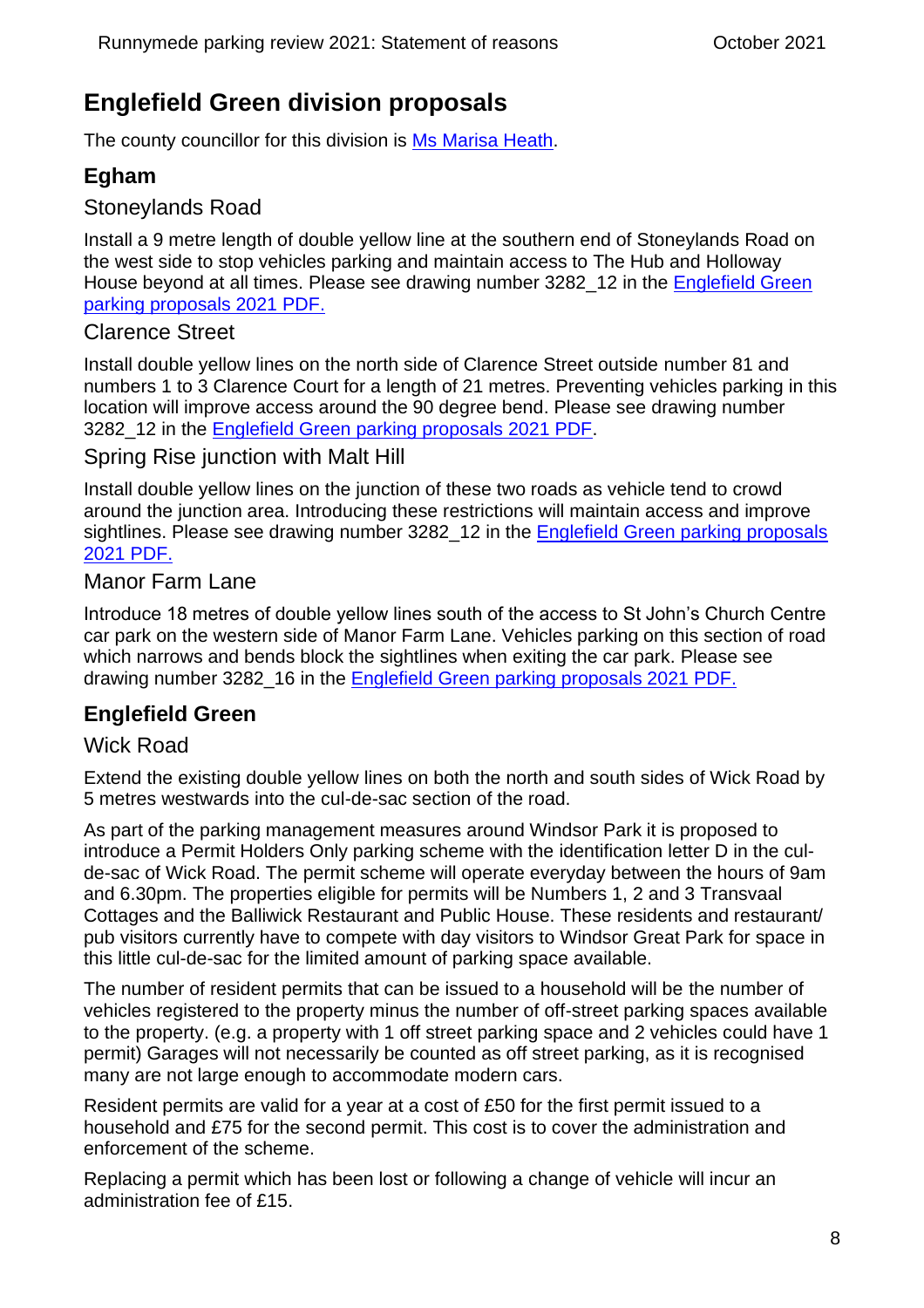Blue badge holders can park in the permit parking area for as long as they need provided their blue badge is displayed. Due to the expected high demand and limited capacity, one household has requested a Blue Badge Holders Only with time limit parking space, and this is included in the proposal.

Any resident who is housebound and needs regular visits from carers can apply for a carer's permit, which their carers can use to park while making their visits. A carer's permit costs £10 and is valid for a year.

Each household would be entitled to buy up to 120 visitors' permits per annum at a cost of £2 per permit. Each permit entitles one vehicle to park in the residents permit bay and lasts for the whole day. They can only be used once and must be displayed on the visitor's vehicle. Any vehicle can park in the bays to make deliveries, or load and unload, but only for as long as necessary and no longer than a maximum of 20 minutes.

It is quite possible permit charges could increase in future years, subject to further consultation.

Please see drawing number 3282 06 in the [Englefield Green parking proposals 2021 PDF.](https://www.surreycc.gov.uk/__data/assets/pdf_file/0016/271231/Englefield-Green-parking-proposals-2021.pdf)

#### Blays Lane

Introduce double yellow lines on both sides of Blays Lane from the junction with Wick Road north as far as the public footpath that links Larksfield with Ilex Close and speed hump. Vehicles currently crowd around the southern end of Blays Lane making it difficult for through traffic to pass. Double yellow lines are proposed to stop this and prevent displacement further north up Blays Lane. Please see drawing number 3282\_07 and 3282\_118 in the [Englefield Green parking proposals 2021 PDF.](https://www.surreycc.gov.uk/__data/assets/pdf_file/0016/271231/Englefield-Green-parking-proposals-2021.pdf)

#### Larksfield

Extend the existing double yellow lines on the southern side of Larksfield by 21 metres westwards alongside number 3 to prevent vehicles parking and blocking resident's access. Please see drawing numbers 3282 08 in the Englefield Green parking proposals 2021 [PDF.](https://www.surreycc.gov.uk/__data/assets/pdf_file/0016/271231/Englefield-Green-parking-proposals-2021.pdf)

### Bagshot Road

Formalise the disabled bay outside St Cuthbert's Primary School on Bagshot Road, making it 'Blue Badge Holders Only without time limit'. Install a length of double yellow line south of the disabled bay up to the dropped kerb of the property 'Trekkers', to go across the front of the new pedestrian entrance to the school and keep sightlines clear for pedestrians.

Bagshot Road (not highlighted on drawing. Traffic Regulation Order Amendment)

On the eastern side of Bagshot Road between properties 'Treberfydd' and '3 Fircroft' the Traffic Regulation Order shows a double yellow line. On the ground this length of Bagshot Road is currently an unsigned single yellow line. It is the intention of the Council to install the double yellow lines that are shown on the Traffic Regulation Order. Please see drawing number 3282\_08 in the [Englefield Green parking proposals 2021 PDF.](https://www.surreycc.gov.uk/__data/assets/pdf_file/0016/271231/Englefield-Green-parking-proposals-2021.pdf)

### Bagshot Road

Install a length of double yellow line on the eastern side of Bagshot Road, filling in the gap between the existing no waiting at any time restrictions. Vehicles parked on street at this point and those on the garage forecourt narrow the footway substantially. Parents walking to and from the two schools beyond have to detour into the carriageway to pass by. Please see drawing number 3282\_09 in the [Englefield Green parking proposals 2021 PDF.](https://www.surreycc.gov.uk/__data/assets/pdf_file/0016/271231/Englefield-Green-parking-proposals-2021.pdf)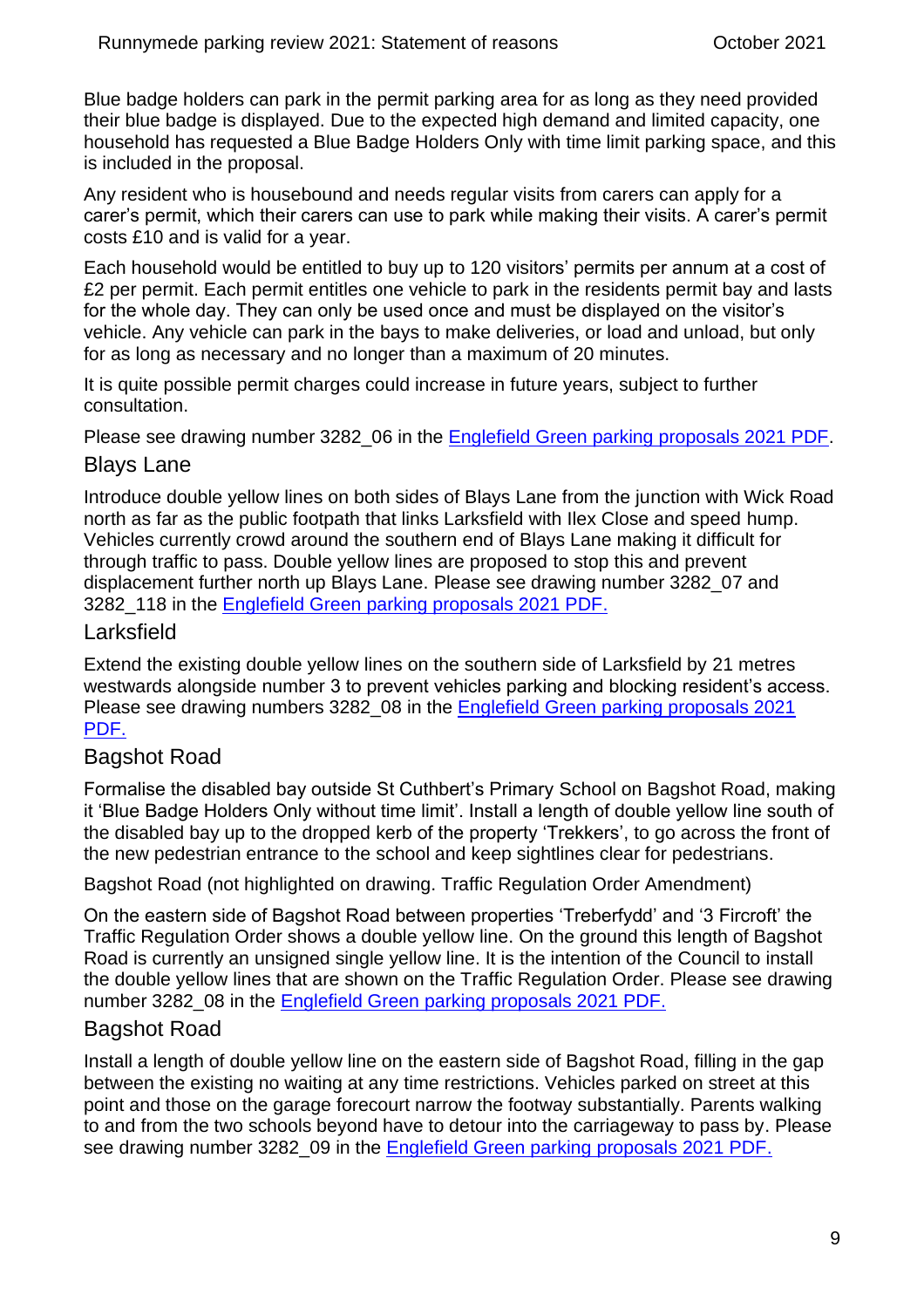### Victoria Street

Extend the parking bay outside numbers 2 and 2a on the south side of the road by 5 metres. Having researched the history, it appears this parking bay was shortened in anticipation of a redevelopment that did not happen. Residents would like the bay reinstated. It is the only unrestricted parking in Victoria Street and attracts commercial vehicles parking long term. Please see drawing number 3282 10 in the Englefield Green [parking proposals 2021 PDF.](https://www.surreycc.gov.uk/__data/assets/pdf_file/0016/271231/Englefield-Green-parking-proposals-2021.pdf)

#### Harvest Road

Introduce a length of double yellow line on the eastern side of Harvest Road from the boundary of No. 68 south to a point 3.5 metres south of the northern boundary of number 72. Vehicles have started parking at this location, restricting residents' vehicle access. Please see drawing number 3282 68 in the [Englefield Green parking proposals 2021 PDF.](https://www.surreycc.gov.uk/__data/assets/pdf_file/0016/271231/Englefield-Green-parking-proposals-2021.pdf)

#### Northcroft Road

Introduce double yellow lines on the inside of the sharp bend outside number 7. Vehicles parking on or close to the bend block sightlines and force through traffic onto the wrong side of the road as they navigate the corner. Please see drawing number 3282 71 in the [Englefield Green parking proposals 2021 PDF.](https://www.surreycc.gov.uk/__data/assets/pdf_file/0016/271231/Englefield-Green-parking-proposals-2021.pdf)

#### Crimp Hill

Fill in the gap in the double yellow lines on the eastern side of the road alongside properties 'Holmwood' and Cedar House'. Vehicles parked here on busy visitor days are obstructive to higher number of vehicles, pedestrians, cyclists, and horse riders sharing the road space. Please see drawing number 3282\_113 in the [Englefield Green parking proposals 2021](https://www.surreycc.gov.uk/__data/assets/pdf_file/0016/271231/Englefield-Green-parking-proposals-2021.pdf)  [PDF.](https://www.surreycc.gov.uk/__data/assets/pdf_file/0016/271231/Englefield-Green-parking-proposals-2021.pdf)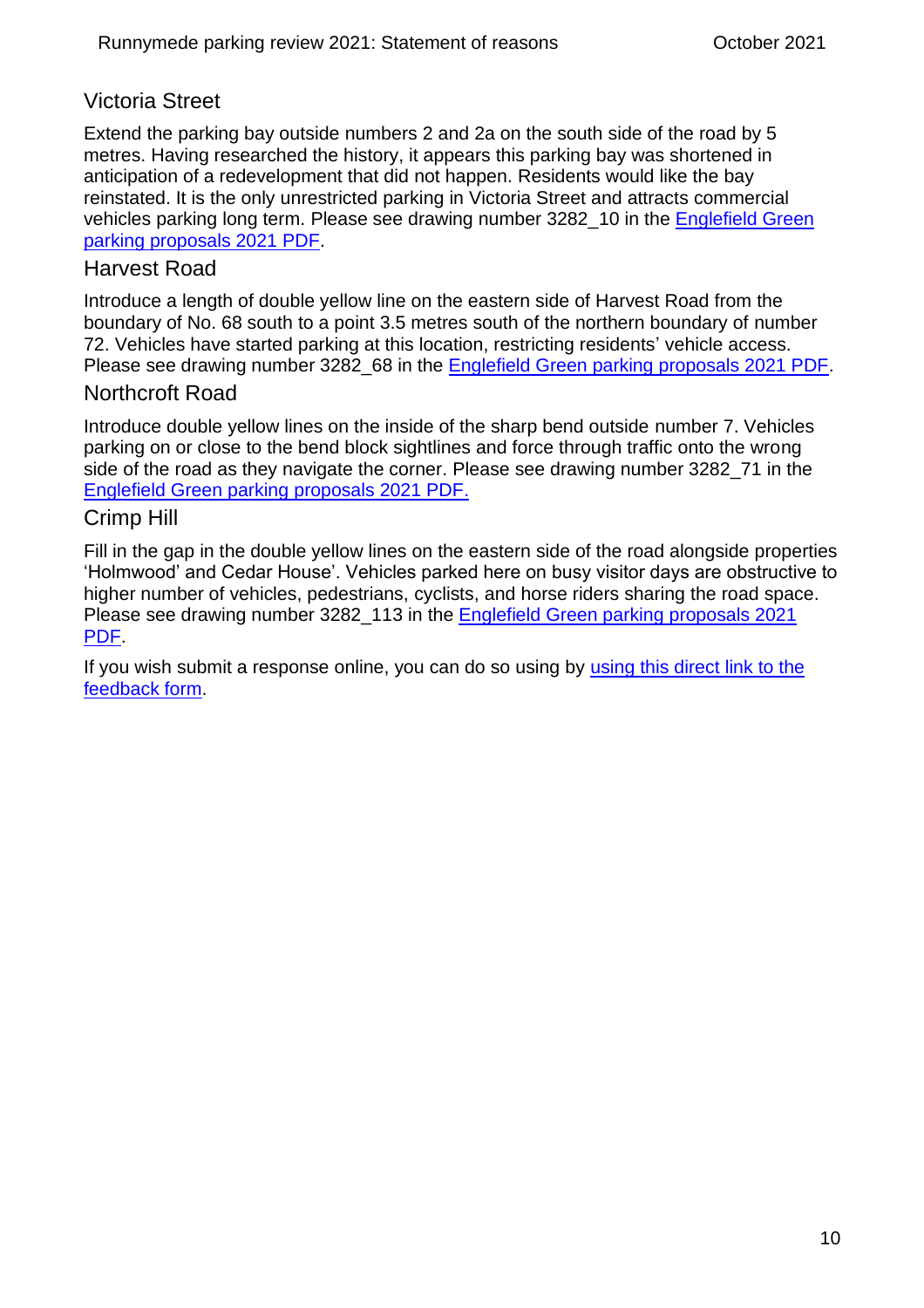# <span id="page-10-0"></span>**Foxhills, Thorpe and Virginia Water division proposals**

The county councillor for this division is [Mr Jonathan Hulley.](https://mycouncil.surreycc.gov.uk/mgUserInfo.aspx?UID=3359)

# <span id="page-10-1"></span>**Virginia Water**

### Crown Road junction Trumps Green Road

Install double yellow lines on the southern side of the junction where Trumps Green Road and Crown Road met. Install a short length of double yellow line on the opposite side of the junction. These restrictions are proposed to maintain road safety and sightlines at school drop off and pick up times when vehicles gather around Trumps Green Infant School. Please see drawing number 3282\_33 in the Foxhills, Thorpe and Virginia Water parking [proposals 2021 PDF.](https://www.surreycc.gov.uk/__data/assets/pdf_file/0004/274720/Foxhills,-Thorpe-and-Virginia-Water-parking-proposals-2021.pdf)

### <span id="page-10-2"></span>**Lyne**

### Almners Road junction Hardwick Road and Lyne Crossing Road

Install double yellow lines on both sides of Almners Road at the junction with Hardwick Road/ Lyne Crossing Road. Vehicles associated with the nursery at Almners Priory have taken to parking close to the junction raising concerns about road safety. Please see drawing number 3282\_128 in the [Foxhills, Thorpe and Virginia Water parking proposals](https://www.surreycc.gov.uk/__data/assets/pdf_file/0004/274720/Foxhills,-Thorpe-and-Virginia-Water-parking-proposals-2021.pdf)  [2021 PDF.](https://www.surreycc.gov.uk/__data/assets/pdf_file/0004/274720/Foxhills,-Thorpe-and-Virginia-Water-parking-proposals-2021.pdf)

### <span id="page-10-3"></span>**Ottershaw**

#### Tringham Close

Extend double yellow lines into Tringham Close to improve access and maintain sightlines from Fox Hills Road. A lot of commercial vehicles are crowding around the junction area in Tringham Close restricting the width of the road. Please see drawing number 3282\_63 in the [Foxhills, Thorpe and Virginia Water parking proposals 2021 PDF.](https://www.surreycc.gov.uk/__data/assets/pdf_file/0004/274720/Foxhills,-Thorpe-and-Virginia-Water-parking-proposals-2021.pdf)

### <span id="page-10-4"></span>**Thorpe**

#### Western Avenue junction with Midway Avenue

It is recommended to install double yellow lines on this junction to maintain access at all times. Vehicles park randomly on both sides of Western Avenue around the junction area restricting access for through traffic and some residential properties. Please see drawing number 3282\_25 in the [Foxhills, Thorpe and Virginia Water parking proposals 2021 PDF.](https://www.surreycc.gov.uk/__data/assets/pdf_file/0004/274720/Foxhills,-Thorpe-and-Virginia-Water-parking-proposals-2021.pdf)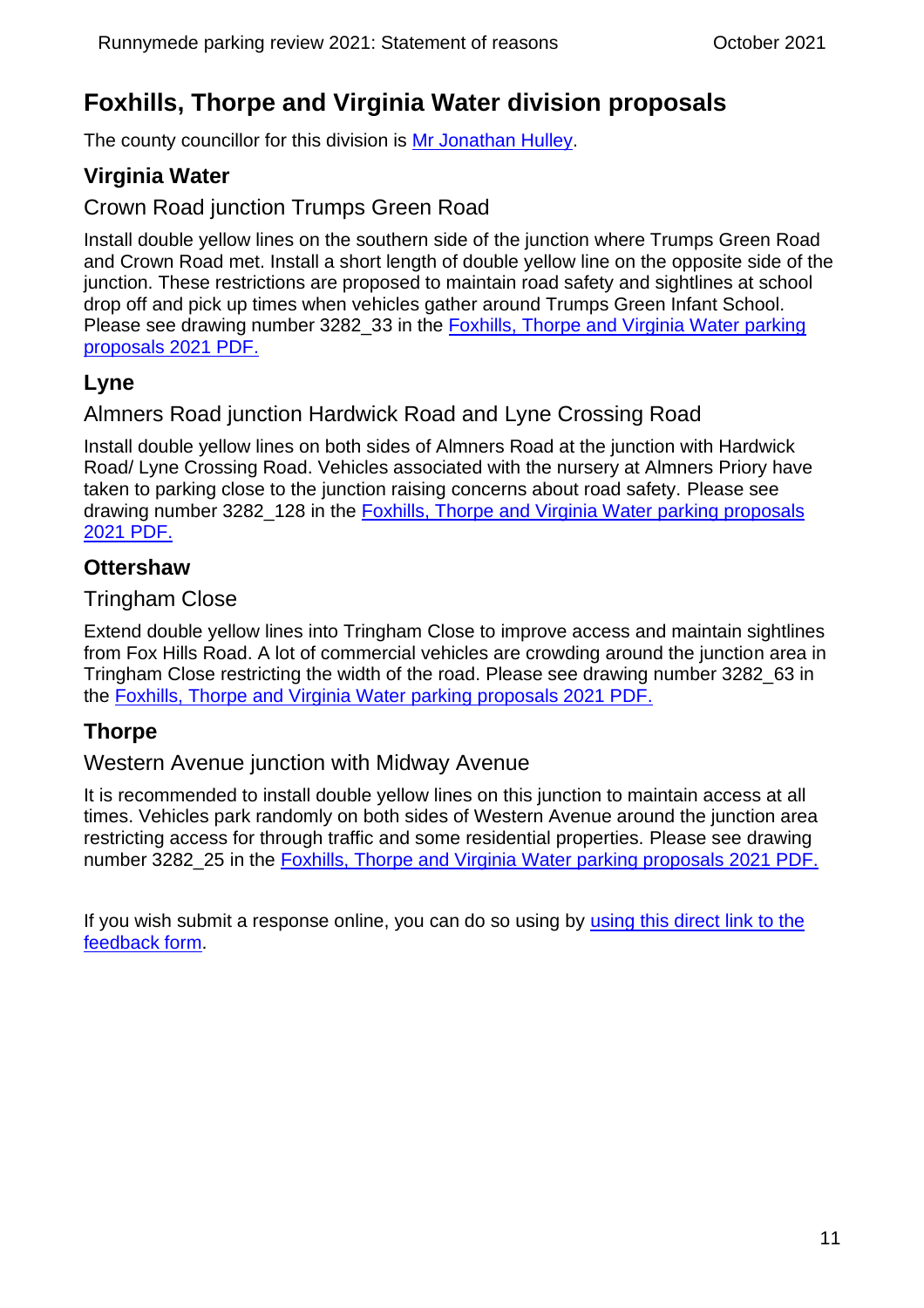# <span id="page-11-0"></span>**Woodham and New Haw division proposals**

The county councillor for this division is [Mr Scott Lewis](https://mycouncil.surreycc.gov.uk/mgUserInfo.aspx?UID=3389)

### <span id="page-11-1"></span>**New Haw**

#### Amis Avenue junction with Copthall Way

Install double yellow lines on the junction with Copthall Way to improve sightlines and road safety on the junction. Please see drawing number 3282 65 in the Woodham and New [Haw parking proposals 2021 PDF.](https://www.surreycc.gov.uk/__data/assets/pdf_file/0017/271232/Woodham-and-New-Haw-parking-proposals-2021.pdf)

### The Avenue

Following a road safety outside school's assessment it was recommended to extend the double yellow lines on both sides of The Avenue northwards for 5 metres beyond the crossing point. This will improve sightlines and road safety for both pedestrians and drivers. Please see drawing number 3282 67 in the Woodham and New Haw parking proposals [2021 PDF.](https://www.surreycc.gov.uk/__data/assets/pdf_file/0017/271232/Woodham-and-New-Haw-parking-proposals-2021.pdf)

#### New Haw Road

Install double yellow lines on the junction with Westerham Close to improve road safety and sightlines.

Install double yellow lines on the junction with Burcott Gardens to improve road safety and sightlines on the junction.

Within Burcott Gardens install double yellow lines on both sides of the 90 degree bend outside numbers 25 and 24 opposite. Vehicles parking on-street around this bend restrict vehicular access to the far end of Burcott Gardens. Please see drawing number 3282\_127 in the [Woodham and New Haw parking proposals 2021 PDF.](https://www.surreycc.gov.uk/__data/assets/pdf_file/0017/271232/Woodham-and-New-Haw-parking-proposals-2021.pdf)

### <span id="page-11-2"></span>**Woodham**

#### Farleigh Road

Install double yellow lines on the inside of the bend outside number 21 to maintain access and improve sightlines on the junction.

Install double yellow lines around both the inside and outside of the bend outside numbers 28 and 37. The bend is quite acute and cars park randomly on both sides around it, restricting access and creating an obstacle course. Double yellow lines will maintain access for two-way traffic at all times enhancing road safety and improving sightlines. Please see drawing number 3282\_95 in the [Woodham and New Haw parking proposals 2021 PDF.](https://www.surreycc.gov.uk/__data/assets/pdf_file/0017/271232/Woodham-and-New-Haw-parking-proposals-2021.pdf)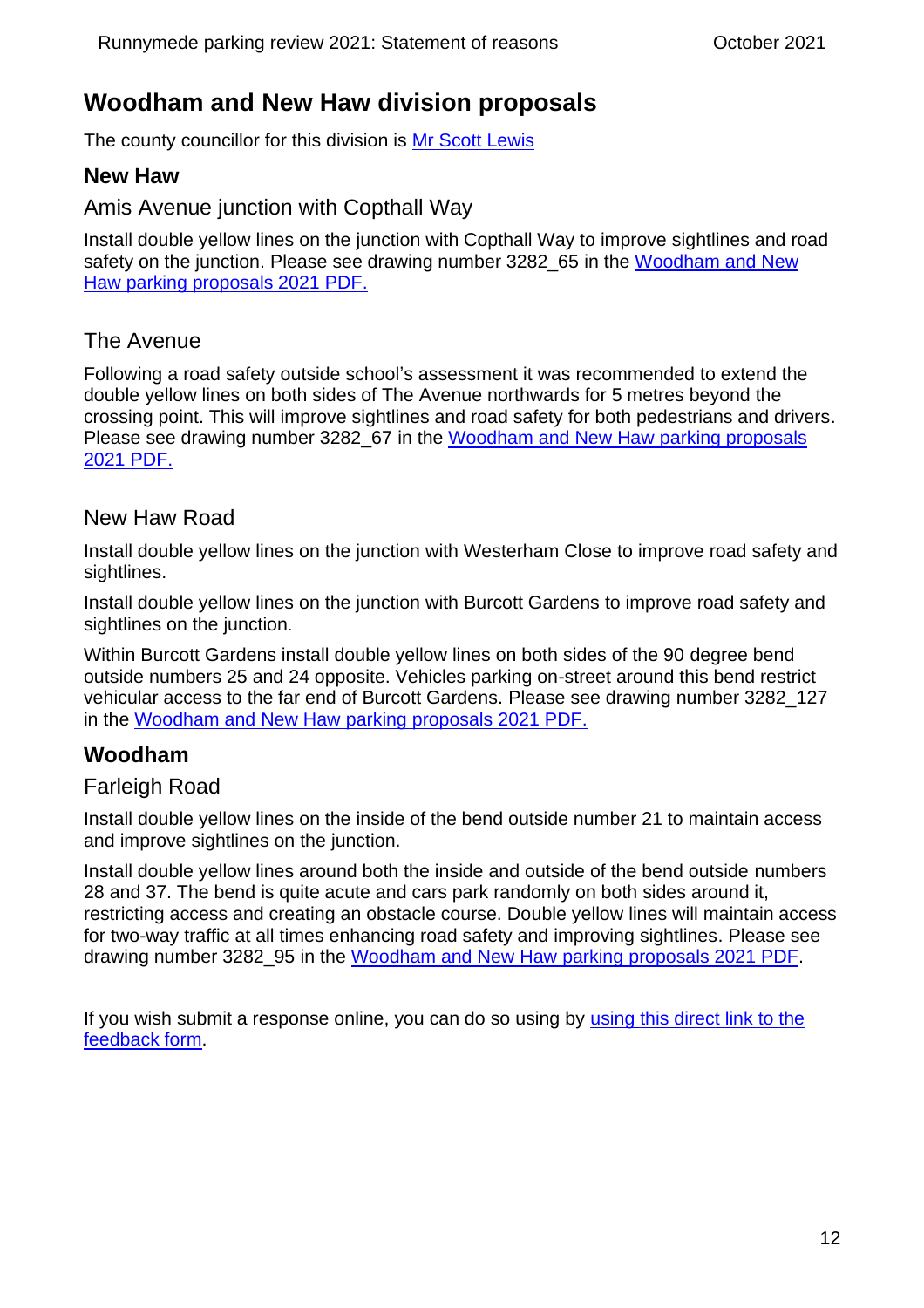# <span id="page-12-0"></span>**Borough wide Electric Vehicle charging proposals**

Surrey County Council is delivering an On Street Electric Vehicle Charging Point partnership project which will see the installation of on-street Electric Vehicle Charging Point across Runnymede Borough, over the next 12 months.

In November 2020 the Government announced plans to accelerate a greener transport future by ending of the sale of new petrol and diesel cars in the UK by 2030. The announcement was accompanied by a promise of over £1.8 billion invested in infrastructure and grants to increase access to zero-emission vehicles and promote a green economic recovery. One element of this grant funding to facilitate the transition to electric vehicles is the On Street Residential Charging Scheme (ORCS). The Secretary of State for Transport, the Rt Honourable Grant Shapps wrote to all local authority chief executives in February 2021 confirming the continuation of the ORCS for 2021 and 2022 and urging applications for the grant funding.

The ORCS funding covers up to 75% of the capital cost of installing EV charging bays, with the remaining 25% capital coming from Surrey. A revenue return for Surrey will arise from the use of the chargers, however user demand and therefore revenue is uncertain.

The necessary support funding has been approved to deliver up to 120 On Street Residential Charge Scheme (ORCS) grant assisted publicly available Electric Vehicles chargers across 7 Surrey Boroughs and Districts during 2021 and 2022. It will also support the strategy development for the longer term procurement and roll out plan for an EV charger network across Surrey.

Approximately 20 electric vehicle charging bays are proposed on street in Runnymede as part of this parking review following consultation with Runnymede Borough Council. At the time of writing there are still some technical issues regarding power supply to be confirmed to ensure the electric vehicle bays can be successfully installed in the locations shown. That is why it is recommended that the Parking Strategy Team Manager is delegated authority to adjust the positions of the bays prior to statutory consultation in the event this is needed.

# <span id="page-12-1"></span>**Addlestone**

### Station Road

Convert the two western parking bays of the existing Monday to Saturday 8am to 6pm 30 minutes no return 2 hours parking spaces outside Pandol House into 2 Electric Vehicle charging points. The operational hours are proposed to be Monday to Saturday 8am to 6pm Max Stay 2 hours. Please see drawing number 3282\_55 in the Borough wide electric [vehicle charging point proposals 2021 PDF.](https://www.surreycc.gov.uk/__data/assets/pdf_file/0019/271234/Borough-wide-Electric-Vehicle-charging-point-location-proppsals-2021.pdf)

#### Ecton Road

Introduce 4 Electric Vehicle charging points and two build out on which to place the equipment, totalling 27.4 metres on the southern side of Ecton Road, to the rear of Number 13 and 14 Brentwood Court, up to number 33 Ecton Road. The operating hours will be Monday to Saturday 8am to 6pm Max Stay 4 hours. Please see drawing number 3282\_79 in the [Borough wide electric vehicle charging point proposals 2021 PDF.](https://www.surreycc.gov.uk/__data/assets/pdf_file/0019/271234/Borough-wide-Electric-Vehicle-charging-point-location-proppsals-2021.pdf)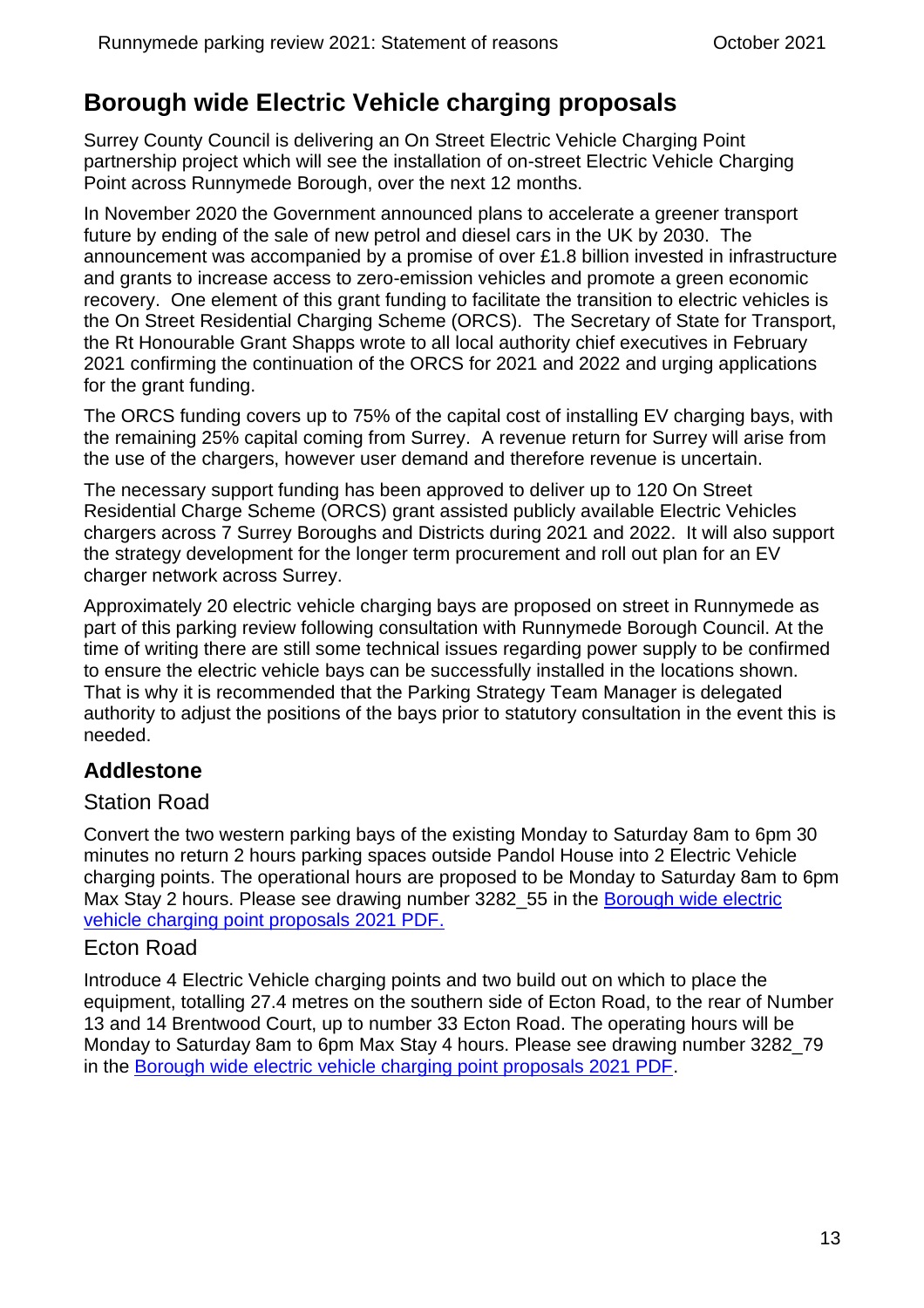# <span id="page-13-0"></span>**Chertsey**

#### London Street

Convert the existing Monday to Saturday 8am to 6pm 30 minutes no return 30 minutes parking bay outside Numbers 6 to10 into 4 Electric Vehicle charging points and two build out on which to place the equipment, totalling 27.4 metres. The operating hours will be Monday to Saturday 8am to 6pm Max Stay 2 hours. Please see drawing number 3282\_38 in the [Borough wide electric vehicle charging point proposals 2021 PDF.](https://www.surreycc.gov.uk/__data/assets/pdf_file/0019/271234/Borough-wide-Electric-Vehicle-charging-point-location-proppsals-2021.pdf)

### Charles Street

Introduce 4 Electric Vehicle charging points and two build out on which to place the equipment, totalling 27.4 metres on the western side at the southern end of Charles Street, 10 metres back from the junction, alongside number 7 Station Road. The operating hours will be Monday to Saturday 8am to 6pm Max Stay 4 hours. Please see drawing number 3282\_41 in the [Borough wide electric vehicle charging point proposals 2021 PDF.](https://www.surreycc.gov.uk/__data/assets/pdf_file/0019/271234/Borough-wide-Electric-Vehicle-charging-point-location-proppsals-2021.pdf)

# <span id="page-13-1"></span>**Egham**

#### Daleham Avenue

Introduce 4 Electric Vehicle charging points and two build out on which to place the equipment, totalling 27.4 metres on the eastern side at the northern end of Daleham Avenue, alongside number 15 Rusham Park Avenue. The operating hours will be Monday to Saturday 8am to 6pm Max Stay 4 hours. Please see drawing number 3282\_18 in the [Borough wide electric vehicle charging point proposals 2021 PDF.](https://www.surreycc.gov.uk/__data/assets/pdf_file/0019/271234/Borough-wide-Electric-Vehicle-charging-point-location-proppsals-2021.pdf)

### High Street

Convert a length of the existing parking bay into 4 Electric Vehicle charging points and a build out on which to place the equipment, totalling 26 metres on the northern side, outside numbers 77 to 80 High Street immediately east of the disabled bay. The footway adjacent to this parking bay widens significantly at the western end. It should be possible to place the necessary equipment for two of the bays on the footway. The operating hours will be Monday to Saturday 8am to 6pm Max Stay 2 hours. Please see drawing number 3282\_16 in the [Borough wide electric vehicle charging point proposals 2021 PDF.](https://www.surreycc.gov.uk/__data/assets/pdf_file/0019/271234/Borough-wide-Electric-Vehicle-charging-point-location-proppsals-2021.pdf)

# <span id="page-13-2"></span>**Egham Hythe**

### St Pauls Road

Introduce 4 Electric Vehicle charging points and two build out on which to place the equipment, totalling 27.4 metres on the southern side at the western end of St Pauls Road, outside St Pauls Church opposite Manor Court. The operating hours will be Monday to Saturday 8am to 6pm Max Stay 4 hours. Please see drawing number 3282\_21 in the [Borough wide electric vehicle charging point proposals 2021 PDF.](https://www.surreycc.gov.uk/__data/assets/pdf_file/0019/271234/Borough-wide-Electric-Vehicle-charging-point-location-proppsals-2021.pdf)

# <span id="page-13-3"></span>**Englefield Green**

### Victoria Street

Convert a length of the existing parking bay into 4 Electric Vehicle charging points and two build out on which to place the equipment, totalling 27.4 metres on the southern side at the eastern end of the parking bay opposite Victoria Street car park. The operating hours will be Monday to Saturday 8am to 6pm Max Stay 4 hours. Please see drawing number 3282\_11 in the [Borough wide electric vehicle charging point proposals 2021 PDF.](https://www.surreycc.gov.uk/__data/assets/pdf_file/0019/271234/Borough-wide-Electric-Vehicle-charging-point-location-proppsals-2021.pdf)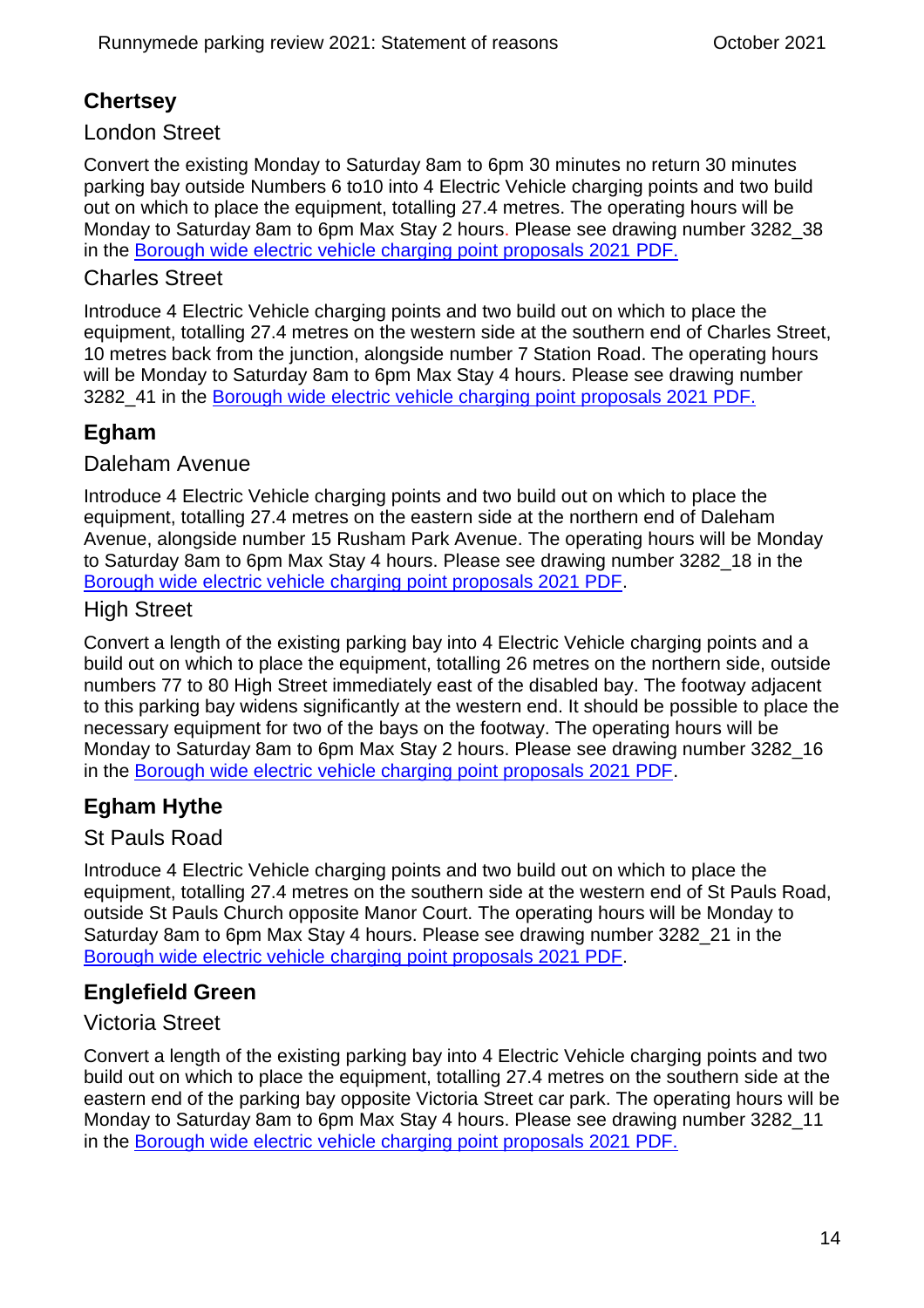### <span id="page-14-0"></span>**Virginia Water**

#### Station Parade

Convert a length of the existing parking bay into 4 Electric Vehicle charging points and 2 build outs on which to place the equipment, totalling 27.4 metres at the northern end of the parking bay outside Building 1 to 6 Virginia Court. The operating hours will be Monday to Saturday 8am to 6pm Max Stay 2 hours. Please see drawing number 3282\_31 in the [Borough wide electric vehicle charging point proposals 2021 PDF.](https://www.surreycc.gov.uk/__data/assets/pdf_file/0019/271234/Borough-wide-Electric-Vehicle-charging-point-location-proppsals-2021.pdf)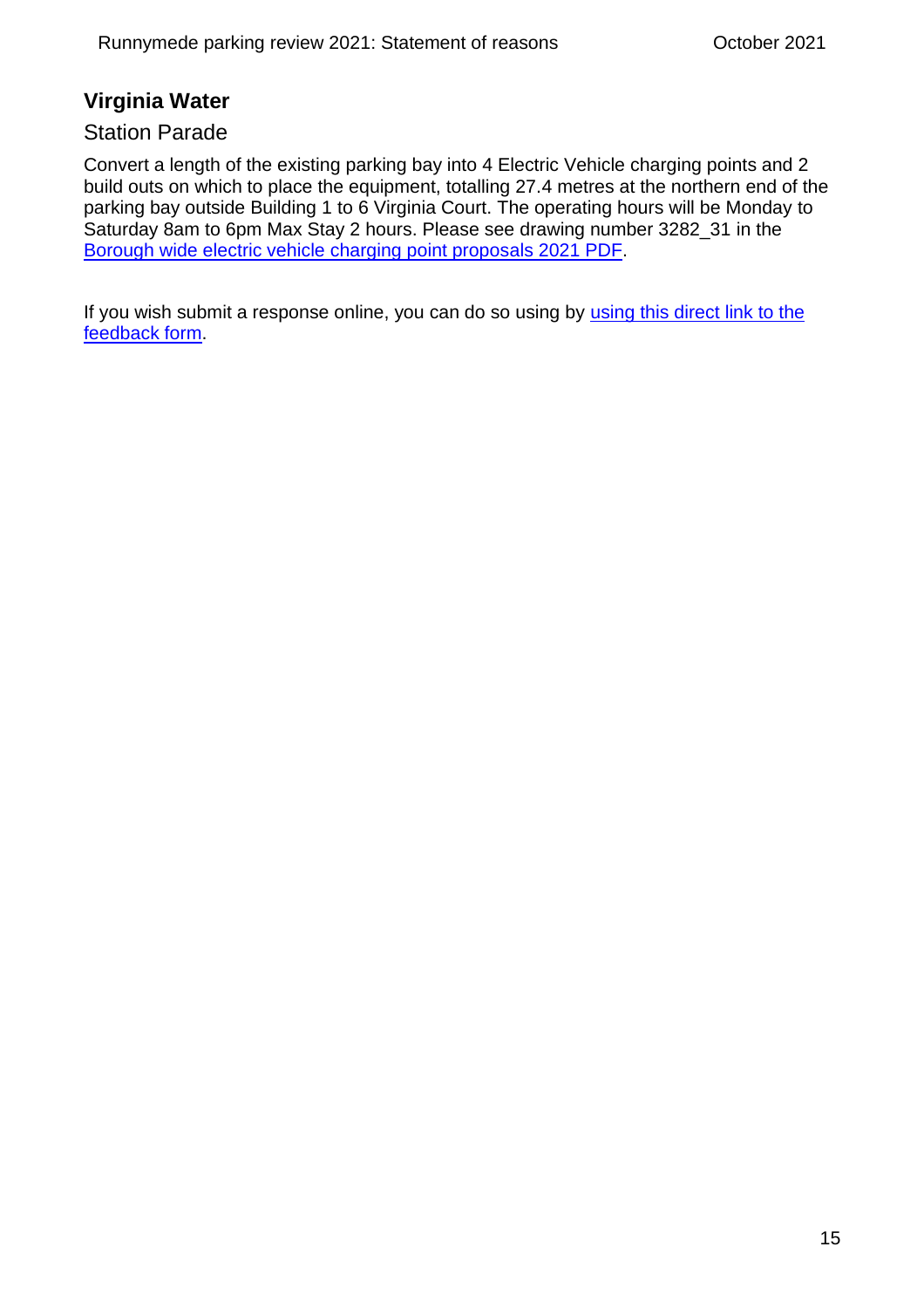# <span id="page-15-0"></span>**Windsor Great Park. A30 London Road. Revocation of Clearway and introduction of Double Yellow Lines.**

A number of discussions have taken place with the Royal Parks Management team, Runnymede Borough Council and Surrey Police to improve the parking management arrangements on the A30 around Virginia Water because the existing clearway on the A30 is not well understood or observed by many visitors who tend to park with 2 wheels on the grass verges.

It is proposed to change the existing clearway on the A30 to 'no waiting at any time' (double yellow lines) subject to further discussions and agreement about a long-term solution in consultation with the Royal Park team and local members. Please see drawing numbers 3282\_07, 3282\_08, 3282\_29, 3282\_121, 3282\_122, 3282\_123, 3282\_129, 3282\_130, 3282\_131, 3282\_132 in the Windsor Great Park. [A30 London Road revocation of Clearway](https://www.surreycc.gov.uk/__data/assets/pdf_file/0003/271236/Windsor-Great-Park.-A30-London-Road.-Revocation-of-existing-Clearway-order-and-introduction-of-double-yellow-lines.pdf)  [introduction of DYL PDF.](https://www.surreycc.gov.uk/__data/assets/pdf_file/0003/271236/Windsor-Great-Park.-A30-London-Road.-Revocation-of-existing-Clearway-order-and-introduction-of-double-yellow-lines.pdf)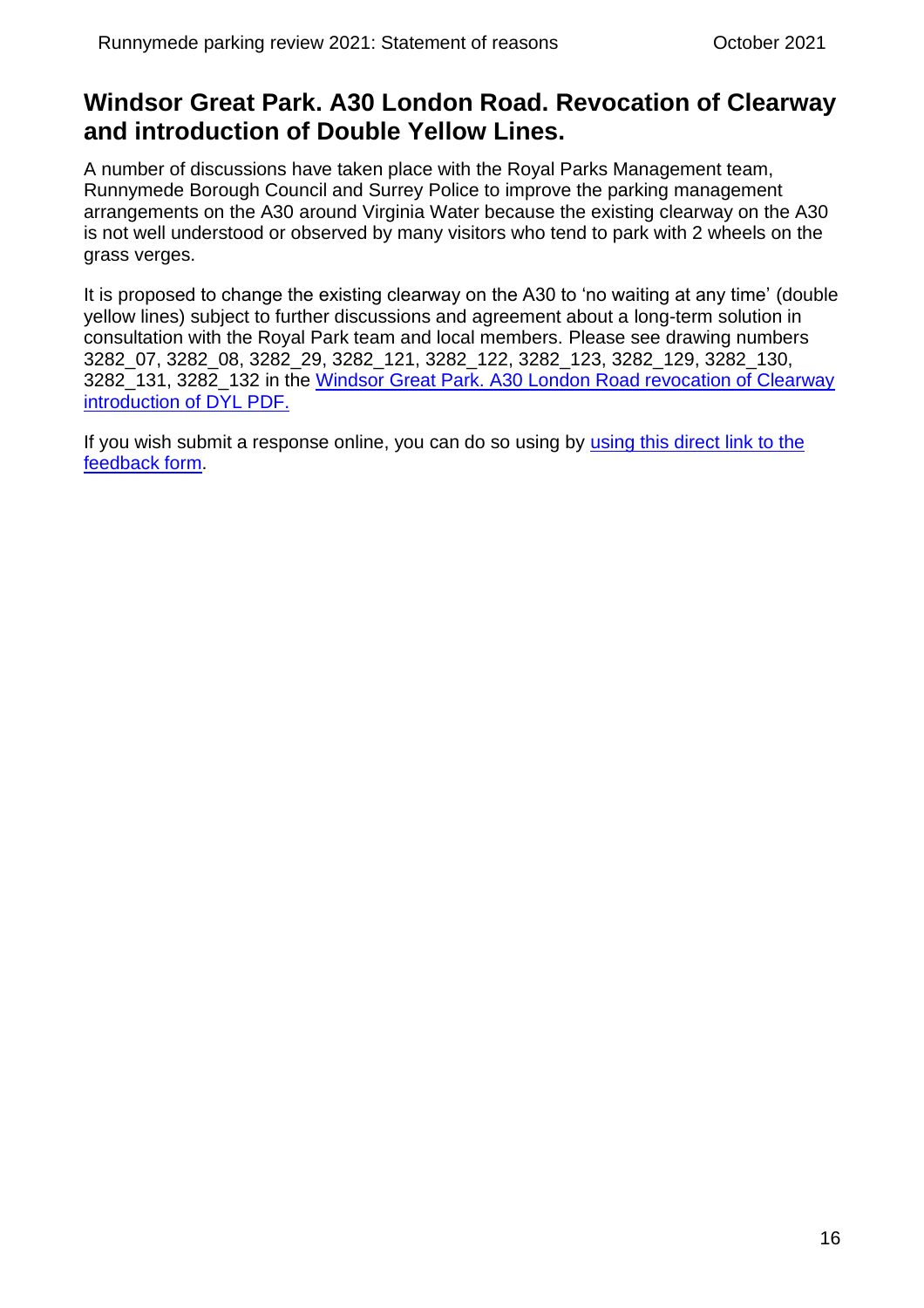# <span id="page-16-0"></span>**Windsor Great Park. Proposal to convert all the existing temporary Traffic Regulation Orders into permanent Traffic Regulation Orders.**

During the Covid pandemic Windsor Great Park and Virginia Water have experienced significantly higher visitor numbers and it has been necessary to introduce temporary parking restrictions to help maintain access and road safety. These temporary restrictions, described below, now need to be made permanent as part of the parking review process.

Accordingly, the restrictions described below which were introduced by Temporary Traffic Regulation Orders should now be added to the Permanent Traffic Regulations Orders.

One Temporary Traffic Regulation Order was made on 12 August 2020 for:

- (1) A329 Blacknest Road, Virginia Water, both sides from County Boundary to A30 junction.
- (2) B389 Christchurch Road both sides from its junction with Woodside Way to the eastern property boundary of Woodside Cottage.
- (3) Crimp Hill**,** Englefield Green, west side from its junction with Bishopsgate Road, to a point 15m north of Ridgemead Road
- (4) Crimp Hill, Englefield Green, east side from a point 15m north of Ridgemead Road southwards for a distance of 63m
- (5) Crimp Hill, Englefield Green, east side from a point 12.5m south of the common property boundary of "Cedar House" and "Holmwood" to its junction with Bishopsgate Road
- (6) Ridgemead Road, Englefield Green, both sides from its junction with Crimp Hill eastwards for a distance of 15m
- (7) Bishopsgate Road, Englefield Green, south side from its junction with Wick Lane to its junction with Hamm Lane
- (8) Bishopsgate Road, Englefield Green, north side across the entrance to The Dell, to the terminal points of the existing double yellow lines
- (9) Bishopsgate Road, Englefield Green, north side across and for 5m either side of the entrance to Bishopsgate School Lodge
- (10) Bishopsgate Road, Englefield Green, north side across and for 5m either side of the entrance to Bishops Heath
- (11) Bishopsgate Road, Englefield Green, north side from the eastern boundary of the tennis court opposite the pond eastwards for a distance of 83m
- (12) Wick Lane, Englefield Green, east side from the existing double yellow lines at the southern property boundary of "The Dell Cottage" to its junction with Prospect Lane
- (13) The 37.56 metre School Keep Clear marking installed on the north side of Bishopsgate Road between the accesses to the school, that operates Monday to Friday 8:15 to 9:15am and 2.30 to 4pm.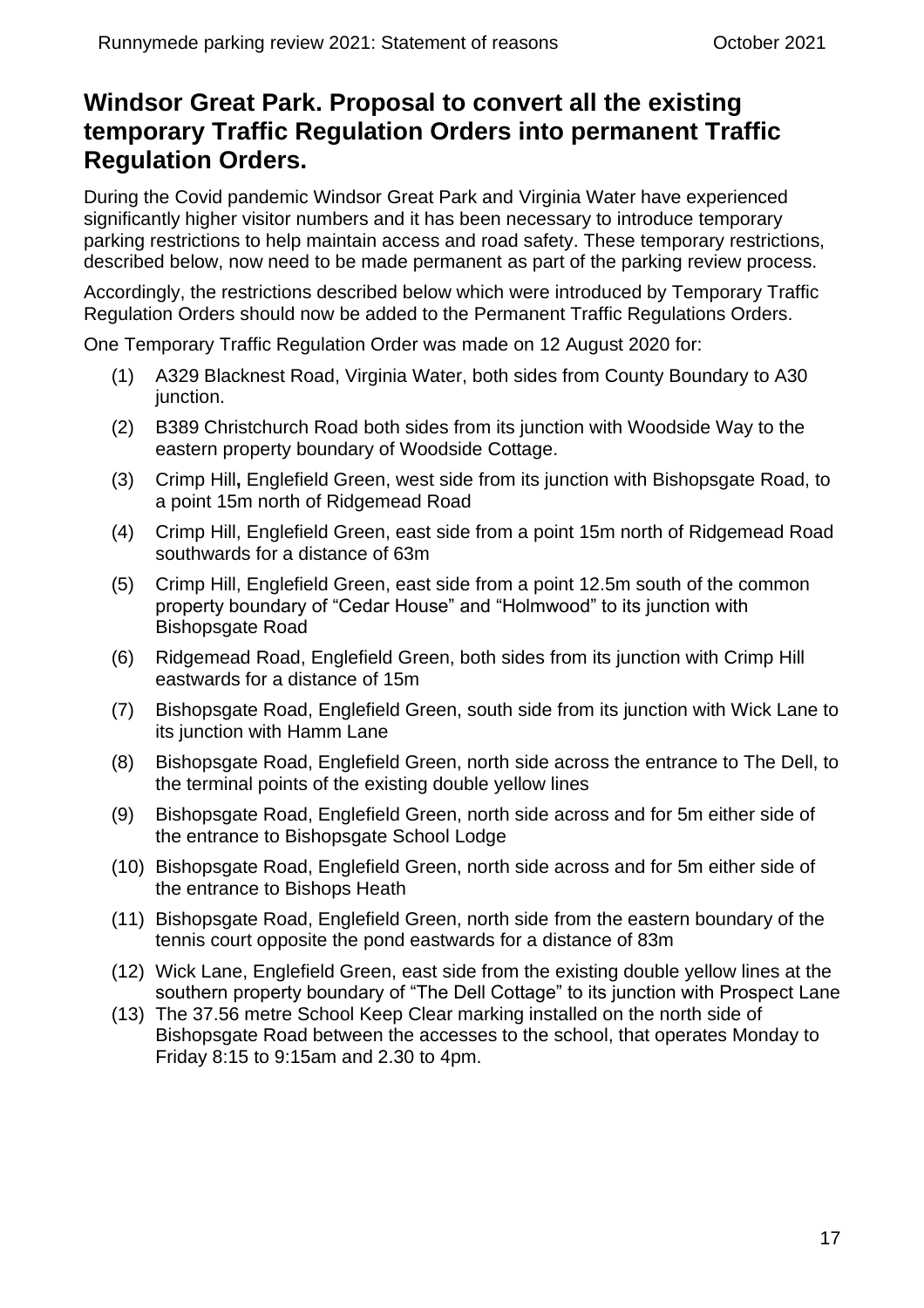A second Temporary Traffic Regulation Order was made on 5 March 2021 for:

- (1) Woodside Way, Virginia Water (west side), from a point 7.5 metres north of the property boundary of properties 'Viburnum' and No.1 to a point 4.5 metres south of the property boundary of No's 3 and 5;
- (2) Woodside Way, Virginia Water (east side) south of the driveway of property No.9 for a distance of 9.5m.
- (3) Christchurch Road (B389), Virginia Water (south side) from the existing waiting restriction outside the property "Shutteroaks" to the roundabout at its junction with Wellington Avenue;
- (4) Christchurch Road (B389), Virginia Water (north side), from a point 5m west of the property boundary of the property "Silver Spring" and the Telephone exchange to a point 10m west of the property boundary of the property "Santana" and Christ Church;
- (5) Christchurch Road (B389), Virginia Water (north side), from a point 7.2 metres west of the vehicular entrance to Christ Church to the roundabout at its junction with Wellington Avenue;
- (6) Wick Lane, Englefield Green (west side), from a point 45m south of its junction with Bishopsgate Road to the access road to the properties "Middle Gates" and "Orchard House".

Please see drawing numbers 3282\_01, 3282\_29, 3282\_30, 3282\_113, 3282\_114, 3282\_115, 3282\_116, 3282\_117, 3282\_120, 3282\_121, 3282\_122, 3282\_123) in the [Windsor Great Park. Proposal to convert all the existing temporary traffic orders into](https://www.surreycc.gov.uk/__data/assets/pdf_file/0005/271238/Windsor-Great-Park.-Converting-temporary-Traffic-Regulation-Orders-into-permanent-orders.pdf)  [permanent traffic orders PDF.](https://www.surreycc.gov.uk/__data/assets/pdf_file/0005/271238/Windsor-Great-Park.-Converting-temporary-Traffic-Regulation-Orders-into-permanent-orders.pdf)